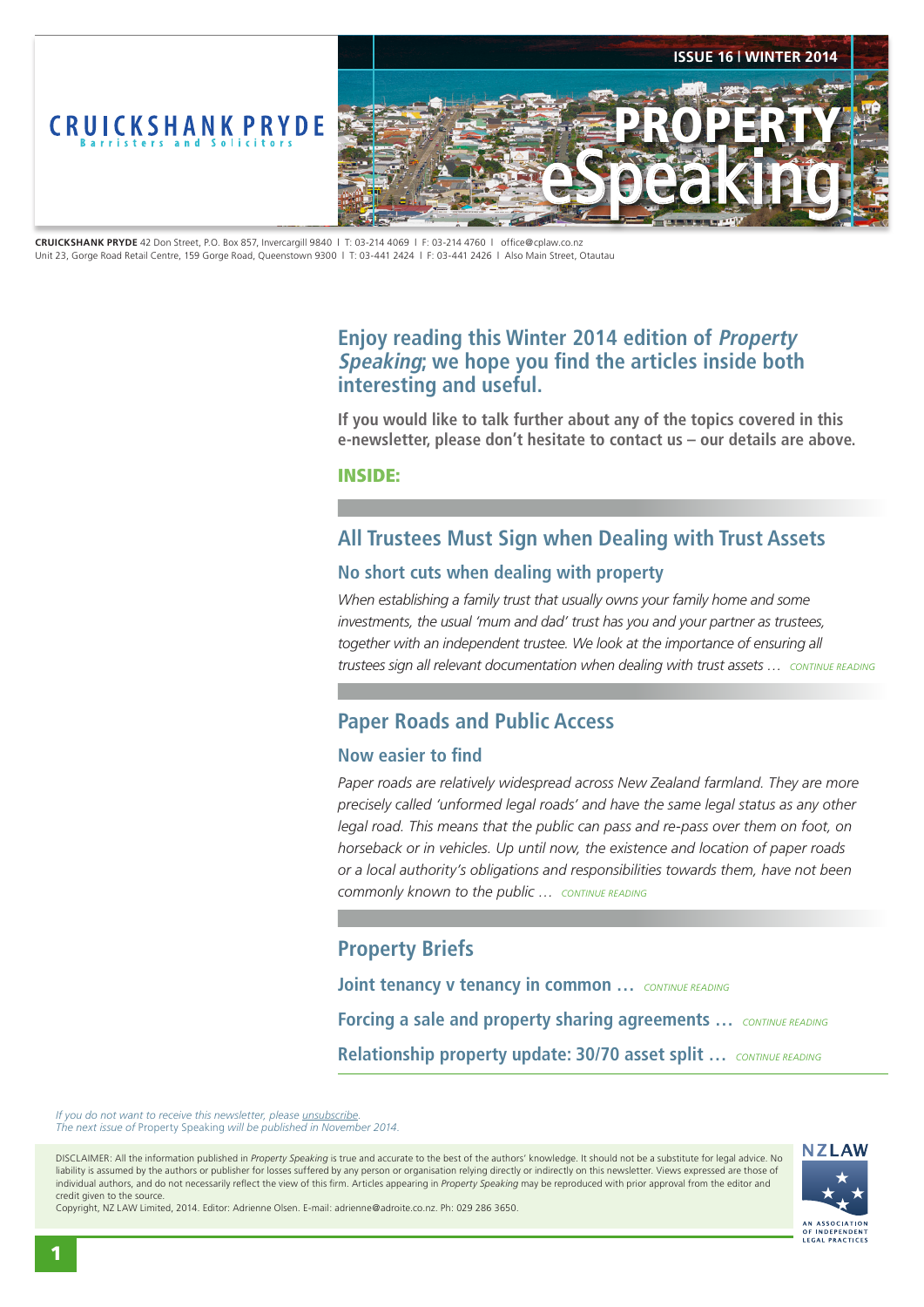## <span id="page-1-0"></span>**All Trustees Must Sign when Dealing with Trust Assets**

## **No short cuts when dealing with property**

*When establishing a family trust that usually owns your family home and some investments, the usual 'mum and dad' trust has you and your partner as trustees, together with an independent trustee. This article looks at the importance of ensuring all trustees sign all relevant documentation when dealing with trust assets.*

You've taken the sensible step of transferring your home into a family trust. There are now three owners (the three trustees) listed on the title – you and your partner/spouse, and Mary who is your independent trustee, and also your lawyer. In the past, Mary has always acted on your instructions. After all, you still think of your home as being 'yours'. But could you, if you wanted to, commit your trust to the sale of your home – without Mary's signature? Is it safe to assume that Mary will 'rubber stamp' the Agreement with her signature if you tell her to?

From a purchaser's perspective, could they enforce such an Agreement against the trust, when it has only been signed by two of the trustees (ie: you and your partner/spouse's signature), but not signed by the independent trustee?

#### **Recent decision says all trustees must sign**

According to the recent decision in *WT Trustee Company Ltd v Cato and Ors*<sup>1</sup> , the answer is a definite NO. In WT Trustee Company Ltd, a couple's Waiheke Island home was owned by their family trust. The couple were the trustees of that trust, together with their third independent trustee Mr Compton.

The couple decided to sell the trust's Waiheke property. Negotiations for the sale of the property to WT Trustee took place fairly quickly over the course of a weekend and the couple signed the Agreement for Sale and Purchase. WT Trustee claimed that various assurances had been made to the director of WT Trustee by the real estate agent and the couple, to the effect that Mr Compton's signature was just a formality, or that it would be forthcoming, or that the couple had the power to bind Mr Compton. A 'Sold' sign went up on property. WT Trustee paid the deposit to the real estate agent. Mr Compton then refused to sign the Agreement, because he believed that the price was too low. WT then lodged a caveat against the title to the property, which had the effect of preventing the trust from selling its property to anyone else.

After the trust applied to remove the caveat so it could put the property back on the market, WT Trustee applied to the High Court to keep the caveat on the title. In order to succeed, WT Trustee had to show that they had a 'reasonably arguable case' that the Agreement was legally enforceable. The judge decided that there was not enough evidence of a binding agreement to support the company's caveat. She said, *"As a general rule, all registered proprietors must execute*  any agreement for sale and purchase before the vendors are bound to sell. It is usually presumed that any registered *proprietor who does execute does so on condition that the other or others will do likewise."*

To be enforceable, the Agreement had to have the signatures of *all* the trustees. Without Mr Compton's signature, it wasn't possible for the couple, or the trust's real estate agent, to commit Mr Compton to the Agreement, or to make the Agreement enforceable against the trust, by making promises or representations about what the trustee would, or wouldn't agree to. To bind Mr Compton without his signature at the time they signed the Agreement, the couple would have had to show WT Trustee some evidence that they had Mr Compton's authority to sign on his behalf. And this they did not have.

With limited exceptions (for example, powers of attorney, and executors of estates), if a person's name is on the certificate of title, their signature (or in the case of a company, the director's signature) will normally be required.

#### **All trustees have joint obligations**

If you are a trustee of a family trust this is an important principle to remember when dealing with property. An independent trustee's signature is not just a 'rubber stamp', and trustees will not always do what you tell them to do. Trustees are obliged to consider the best interests of the trust's beneficiaries when deciding whether or not to sell any trust assets, and at what price.

This principle is also relevant if you are considering buying a property which is in the name of three or more people or is owned by the trustees of a family trust. It's not safe to assume that you have a binding agreement until you have the signature of all the parties named on the title.  $\blacksquare$ 

<sup>1</sup> *WT Trustee Company Ltd v Cato and Ors* [2014] NZHC 1084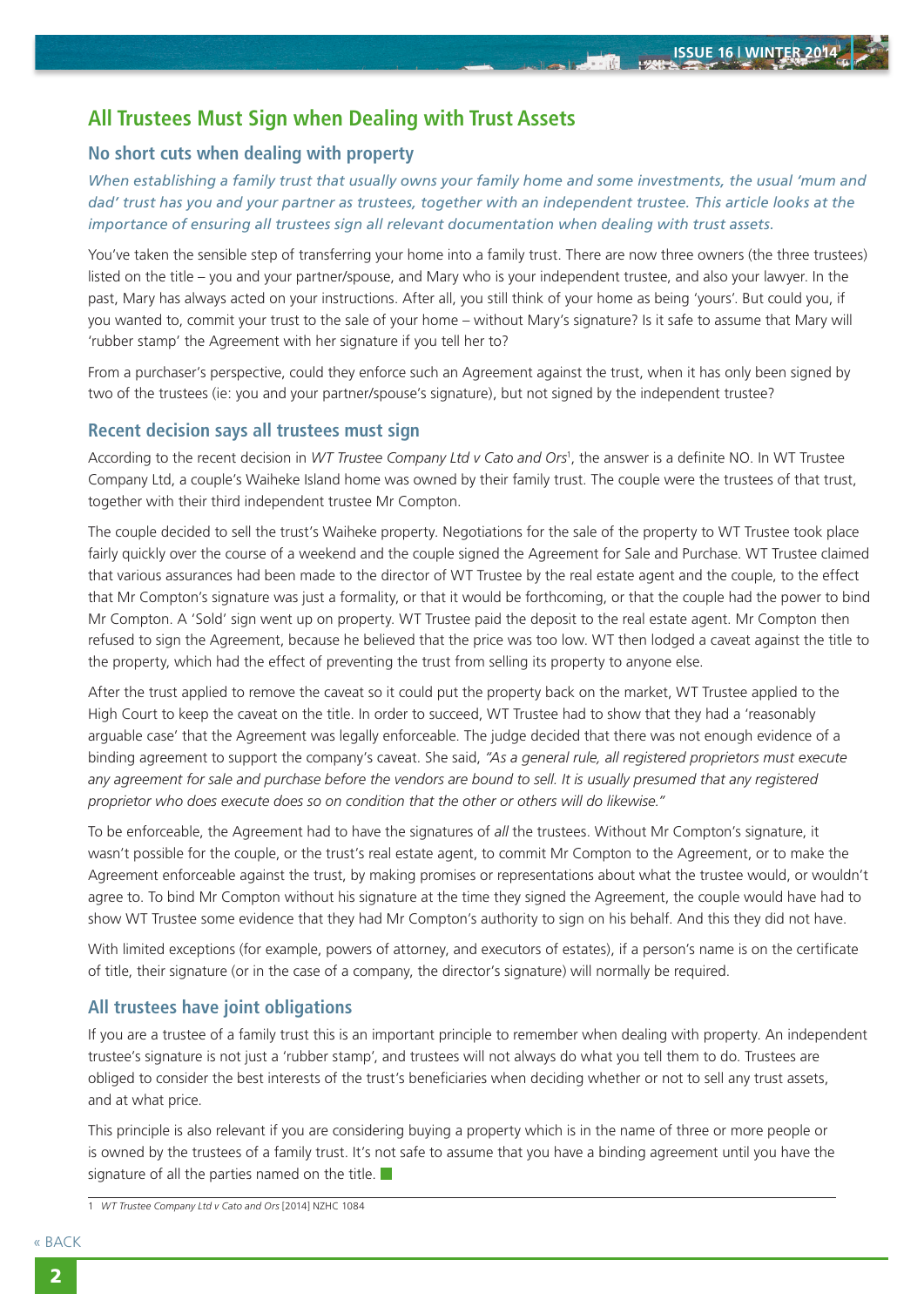## <span id="page-2-0"></span>**Paper Roads and Public Access**

#### **Now easier to find**

*Paper roads are relatively widespread across New Zealand farmland. They are more precisely called 'unformed legal roads' and have the same legal status as any other legal road. This means that the public can pass and repass over them on foot, on horseback or in vehicles. Up until now, the existence and location of paper roads or a local authority's obligations and responsibilities towards them, have not been commonly known to the public.*

#### **Paper roads now public knowledge**

Although paper roads may be marked on survey plans, because they haven't been formed, those paper roads are difficult to identify on the ground. The Walking Access Act 2008 was passed to provide the New Zealand public with free, certain and practical walking access to the outdoors. It also established the Walking Access Commission. The Commission has developed an online Walking Access Mapping System (WAMS) to inform the public and overseas visitors about land open to public access. On the WAMS website the public can identify the location of areas open to public access, including paper roads. The system can be accessed **[here](http://www.wams.org.nz)** or through the Commission's **[website](http://www.walkingaccess.govt.nz)**. The Walking Access Commission has also published a Walking Access Code which sets out the rights and responsibilities of recreational users and landowners.

## **Creation of paper roads**

Most paper roads were created from England in the mid-1800s by people with little knowledge of New Zealand terrain and at a time when survey records didn't have the degree of accuracy they have today. Consequently, the exact location of the paper roads may be uncertain, they may be in places that are inaccessible or it may be unlikely they will ever be formed into 'real' roads.

## **Ownership and maintenance of paper roads**

As the local authority owns and administers all roads in its district (except highways) it's also responsible for paper roads. The local authority is not, however, legally obliged to form, repair or maintain paper roads. It's an offence to damage the surface of a road. This will include the turf of a paddock if the paper road is through a paddock. The local authority can ban access to the road if the public are using vehicles that are likely to cause damage. The owner of the adjoining land can also apply to their local authority for permission for stock to graze the paper road.

## **Rights and responsibilities**

The owner of the land adjoining the paper road cannot prevent the public from using the paper road or obstruct the paper road with fences, trees, vegetation, buildings, livestock or locked gates. The owner of adjoining land may, however, obtain permission from the local authority to erect a cattle stop or a gate as long as it's unlocked. Users of any paper road should be aware that it's an offence under the Trespass Act 1980 not to leave gates as they are found.

Under the Health & Safety in Employment Act 1992 the owner of land adjoining the paper road must warn users of the road of any potential hazards, such as tree felling, earthmoving machinery or pest control on the land near the paper road. The landowner is not obliged, however, to warn users of the road of natural hazards, such as cliffs and rivers.

## **Resolving disputes**

Disputes between users of the paper roads and adjoining landowners can arise in relation to the exact location of the paper roads and their use. As the local authority owns and administers all roads, they may be able to help resolve any disputes in relation to paper roads. The Walking Access Commission can also help with disputes about walking access. Otherwise, the Disputes Tribunal or the District Court might be the appropriate forum, if it gets to that point.

## **'Stopping' the paper road**

Finally, the local authority and the Crown have powers to 'stop' a paper road. Stopping a road refers to the process by which the road ceases legally to be a road. Before stopping the road, the local authority must satisfy itself that the road is not needed now or will not be needed in the foreseeable future. The local authority cannot allow the private interests of any affected landowners to override the public interest that the paper road continues.  $\blacksquare$